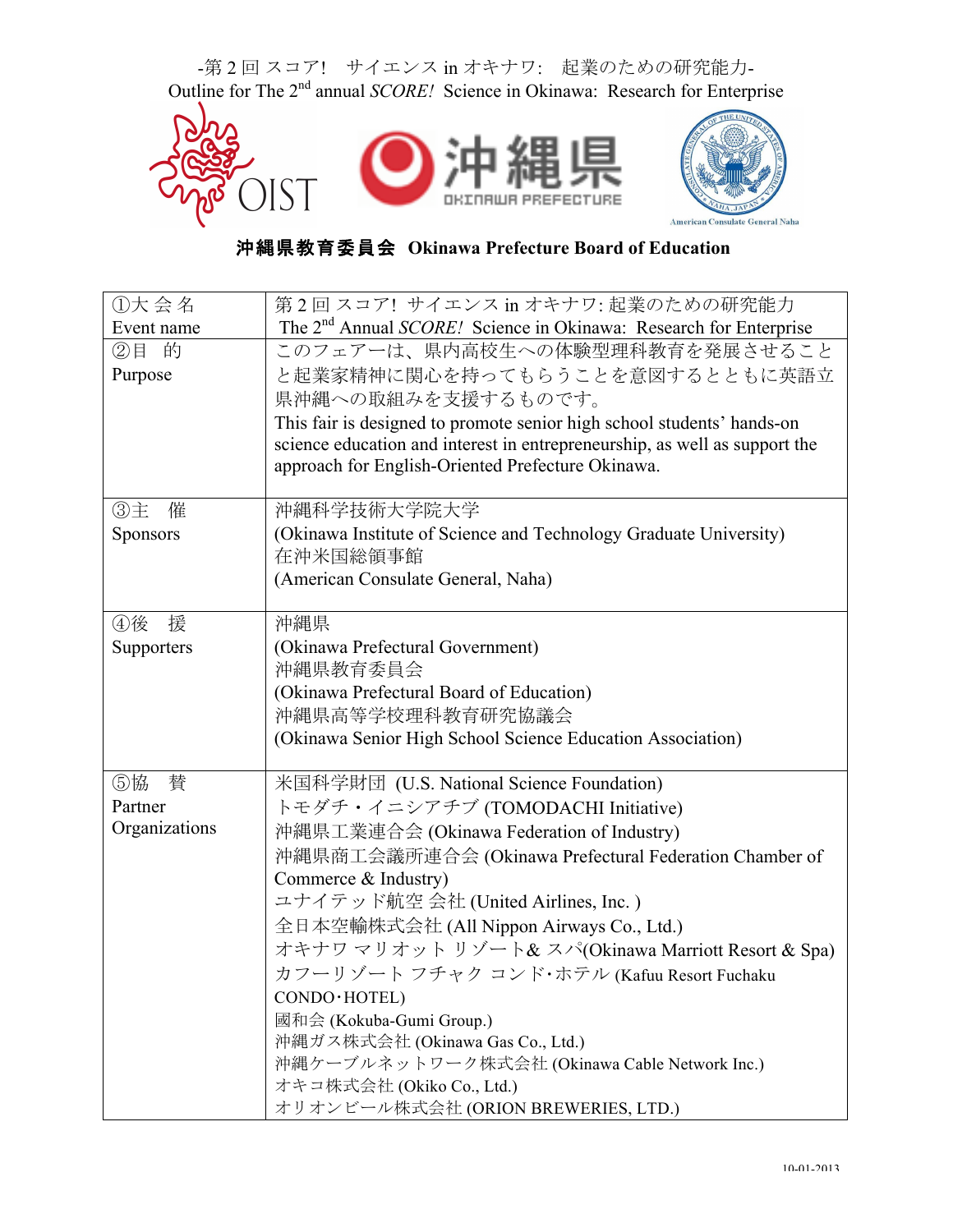| $\circledcirc$ 会<br>場 | 沖縄科学技術大学院大学 キャンパス内 講堂                                                                                   |  |  |  |  |
|-----------------------|---------------------------------------------------------------------------------------------------------|--|--|--|--|
| Venue                 | 〒904-0412 恩納村字谷茶 1919-1                                                                                 |  |  |  |  |
|                       | Okinawa Institute of Science and Technology Graduate University                                         |  |  |  |  |
|                       | Auditorium                                                                                              |  |  |  |  |
|                       | 1919-1 Tancha, Onna Village, Okinawa                                                                    |  |  |  |  |
| ⑦期<br>日               | 平成 25年11月2日(土)                                                                                          |  |  |  |  |
| Date                  | Saturday, November 2, 2013                                                                              |  |  |  |  |
| ⑧応募資格                 | 沖縄県内の高校生及び高等専門学校に在学する生徒(但し、3年次ま                                                                         |  |  |  |  |
| Participants          | でとする。                                                                                                   |  |  |  |  |
|                       | Students from senior high school and higher vocational school (up to the<br>12th grade) in Okinawa.     |  |  |  |  |
|                       | 個人あるいは3人以下のグループでの共同研究も可。                                                                                |  |  |  |  |
|                       | Both individuals and groups of up to three students may enter.                                          |  |  |  |  |
|                       |                                                                                                         |  |  |  |  |
|                       | 学校毎の応募数の上限は設けませんが、収容人員等の制約により                                                                           |  |  |  |  |
|                       | OIST での発表数(約20チーム)を制限する可能性があります。申込                                                                      |  |  |  |  |
|                       | みが対応可能な範囲を超えた場合は、事前にスクリーニングを行い                                                                          |  |  |  |  |
|                       | ます。興味のあるすべての生徒皆さんに対応できるよう最大限の努                                                                          |  |  |  |  |
|                       | 力をさせて頂きます。                                                                                              |  |  |  |  |
|                       | There are no limits on the number of entries, but capacity constraints may                              |  |  |  |  |
|                       | require that we limit the number of presentations (about 20 teams) at OIST.                             |  |  |  |  |
|                       | If we receive more entries than we can accommodate, we will pre-screen                                  |  |  |  |  |
|                       | the applications. Every effort will be made to accommodate all interested<br>students.                  |  |  |  |  |
|                       |                                                                                                         |  |  |  |  |
|                       | オリジナル研究での参加が望ましいが、他の大会に出展したプロジ                                                                          |  |  |  |  |
|                       | ェクトでも、起業に関する改良や工夫を加えた場合は受け付けま                                                                           |  |  |  |  |
|                       | す。継続研究の場合は新しいアイデアのみで応募して下さい。過去                                                                          |  |  |  |  |
|                       | のプロジェクトと重複する場合は審査対象外とします。                                                                               |  |  |  |  |
|                       | Entry with an original project is preferable. Even if a project has been                                |  |  |  |  |
|                       | presented in another contest, if there are improvements or modifications                                |  |  |  |  |
|                       | related to entrepreneurship, we will accept that entry. If it is a continuing                           |  |  |  |  |
|                       | project, please present new ideas only. If the presentation overlaps with a                             |  |  |  |  |
|                       | past project, it may be ineligible for evaluation.                                                      |  |  |  |  |
| ⑨分野                   | 物理、化学、生物、地学、応用数学、工学、環境、農業関連の研究                                                                          |  |  |  |  |
| Disciplines           | 開発、コンピューター、情報通信技術及び-再生可能エネルギー<br>Physics, Chemistry, Biology, Earth Science, Applied Math, Engineering, |  |  |  |  |
|                       | Environmental Science, Agricultural Research & Development, Computer                                    |  |  |  |  |
|                       | Science, Information Communication Technology, and Renewable Energy                                     |  |  |  |  |
| ⑩発表                   | 発表時間は各 10分 (同時通訳)。                                                                                      |  |  |  |  |
| Presentations         | Presentations shall not exceed ten minutes. (We will provide simultaneous                               |  |  |  |  |
|                       | interpretation when needed.)                                                                            |  |  |  |  |
|                       |                                                                                                         |  |  |  |  |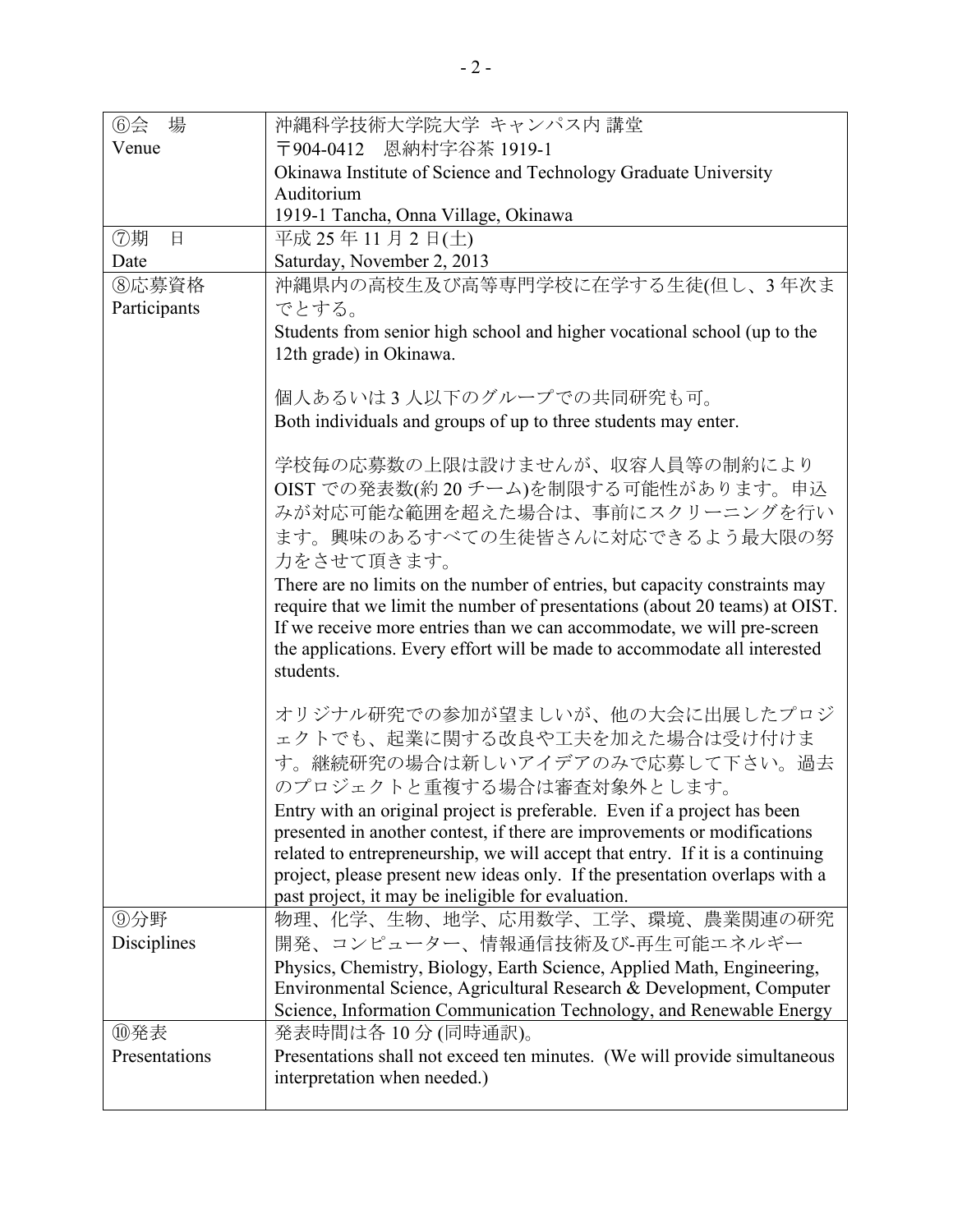|                                                                     | *第一鈴 8分、第二鈴 10分                                                                                                                              |  |  |  |  |
|---------------------------------------------------------------------|----------------------------------------------------------------------------------------------------------------------------------------------|--|--|--|--|
| 第二鈴で発表を終了して下さい。                                                     |                                                                                                                                              |  |  |  |  |
|                                                                     | The first bell will ring at 8 minutes. The presentation must finish at the                                                                   |  |  |  |  |
|                                                                     | second bell, which will ring at 10 minutes.                                                                                                  |  |  |  |  |
|                                                                     |                                                                                                                                              |  |  |  |  |
|                                                                     | 通訳者の事前準備のために、発表資料または発表資料の要約を以下                                                                                                               |  |  |  |  |
|                                                                     | の電子媒体で準備して下さい。                                                                                                                               |  |  |  |  |
|                                                                     | マイクロソフトオフィス:パワーポイント                                                                                                                          |  |  |  |  |
|                                                                     | アップル:キーノート                                                                                                                                   |  |  |  |  |
|                                                                     | オープンソース(LibreOffice/OpenOffice): インップレッス                                                                                                     |  |  |  |  |
|                                                                     | The presentation or summary of the presentation must be provided                                                                             |  |  |  |  |
|                                                                     | electronically in order for interpreters to prepare beforehand. We can                                                                       |  |  |  |  |
|                                                                     | support the presentation or summary of the presentation in the following                                                                     |  |  |  |  |
|                                                                     | formats: Microsoft Office PowerPoint, Apple's KeyNote, and the open                                                                          |  |  |  |  |
|                                                                     | source software Impress (LibreOffice, OpenOffice).                                                                                           |  |  |  |  |
|                                                                     |                                                                                                                                              |  |  |  |  |
|                                                                     | *アップルのソフトはマイクロソフトのソフトでは開けませんが、                                                                                                               |  |  |  |  |
|                                                                     | マイクロソフトのソフトはアップルのソフトで開いたり変換するこ                                                                                                               |  |  |  |  |
| とはできます。                                                             |                                                                                                                                              |  |  |  |  |
| * Apple software cannot be opened with Microsoft software; however, |                                                                                                                                              |  |  |  |  |
|                                                                     | Microsoft software can be opened and is compatible with Apple software.                                                                      |  |  |  |  |
|                                                                     |                                                                                                                                              |  |  |  |  |
|                                                                     | マイク、PCは主催者で準備します。                                                                                                                            |  |  |  |  |
|                                                                     | We will provide the microphones and computer.                                                                                                |  |  |  |  |
|                                                                     |                                                                                                                                              |  |  |  |  |
|                                                                     | 発表は研究プロジェクトの概要と結果を活用した事業化や日常生活                                                                                                               |  |  |  |  |
|                                                                     | をどのように向上させるか等を含めて発表して下さい。                                                                                                                    |  |  |  |  |
|                                                                     | The presentation should include a brief overview of a research project and                                                                   |  |  |  |  |
|                                                                     | articulate how these results can be used in business and/or to improve daily<br>life.                                                        |  |  |  |  |
|                                                                     |                                                                                                                                              |  |  |  |  |
|                                                                     | 発表は大学院大学の大講堂(チラシの写真)で大勢の観客の前で行い                                                                                                              |  |  |  |  |
|                                                                     | ます。発表(口頭あるいは電子媒体)は大勢の観客に聞こえたり、見                                                                                                              |  |  |  |  |
|                                                                     | えるように工夫して下さい。                                                                                                                                |  |  |  |  |
|                                                                     |                                                                                                                                              |  |  |  |  |
|                                                                     | Please note that the presentation will be in the OIST main auditorium<br>(pictured on the flyer) and will be viewed by a large audience.     |  |  |  |  |
|                                                                     | Presentations (oral or electronic) should be heard and viewable by all.                                                                      |  |  |  |  |
| ⑪評価                                                                 | 大学院大学、米国総領事館、教育界及び産業界からなる評価委員会                                                                                                               |  |  |  |  |
| Evaluation                                                          | が各発表を評価します。評価基準については、別添を参照して下さ                                                                                                               |  |  |  |  |
|                                                                     |                                                                                                                                              |  |  |  |  |
|                                                                     | $V_{0}$                                                                                                                                      |  |  |  |  |
|                                                                     | An assessment panel from OIST, the U.S. Consulate, academia and<br>industry will evaluate the presentations. See separate evaluation/judging |  |  |  |  |
|                                                                     | sheet.                                                                                                                                       |  |  |  |  |
| 12表彰等                                                               | 科学的考察と事業化や日常生活での活用を最も良く組み合わせて発                                                                                                               |  |  |  |  |
|                                                                     |                                                                                                                                              |  |  |  |  |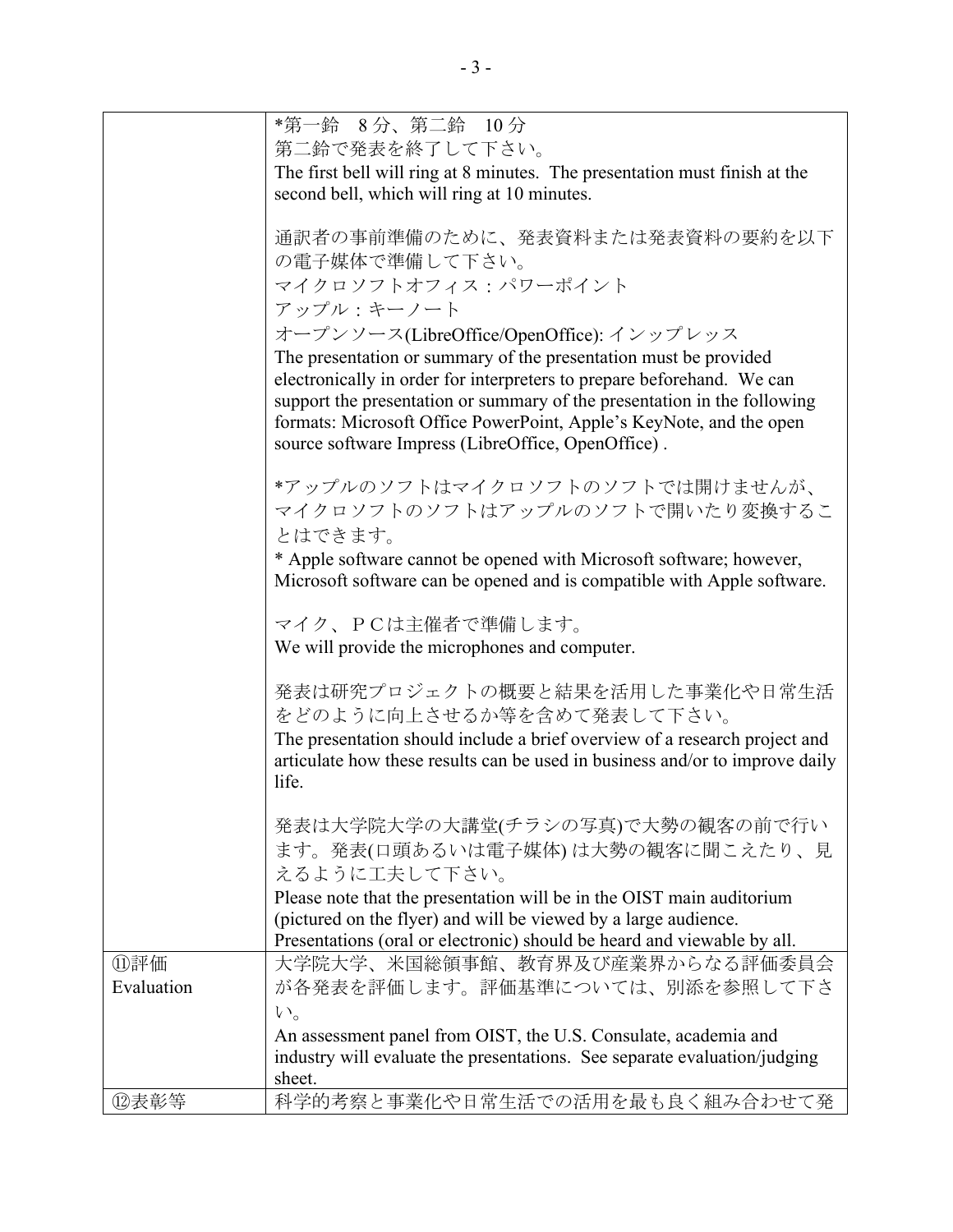| Awards                                          | 表した個人あるいはグループを表彰します。入賞者には副賞として<br>沖縄・米国往復航空券や沖縄科学技術大学院大学でのインターンシ<br>ップ、リゾートホテル宿泊券や食事券を贈呈します。<br>The student or group whose presentation shows the best combination of<br>scientific research and application to business or everyday life may win<br>prizes that include round-trip tickets from Okinawa to the U.S. and an<br>internship opportunity with OIST.<br>審査員団の協議により特別賞を授与するケースもあります。<br>Judges may consider special awards on a case-by-case base.                                                                                          |
|-------------------------------------------------|--------------------------------------------------------------------------------------------------------------------------------------------------------------------------------------------------------------------------------------------------------------------------------------------------------------------------------------------------------------------------------------------------------------------------------------------------------------------------------------------------------------------------------------------------------|
|                                                 | *参加者の名前や画像がメディアに掲載されることがあります。<br>* Participants names and photographs will be shared with the media.                                                                                                                                                                                                                                                                                                                                                                                                                                                   |
| ⑬申込期限<br>Application<br>process and<br>deadline | 平成 25年9月30日(月)<br>参加希望者は、平成25年9月30日(月)までに、大会事務局宛に大<br>会用のウェブサイト(https://groups.oist.jp/ja/score)から参加申込書と<br>プロジェクト概要を送付して下さい。大会用のウェブサイトは8月<br>1日から公開されます。<br>The application and abstract must be submitted to the Secretariat by<br>Monday, September 30, 2013 via the event website<br>(https://groups.oist.jp/score/). The event website will open from August<br>$1st$ , 2013.                                                                                                                                                                     |
|                                                 | 平成25年10月4日(金)までに受理の可否を大会事務局より連絡いたし<br>ます。<br>The Secretariat will notify applicants of their acceptance as soon as<br>possible, no later than Friday, October 4, 2013.                                                                                                                                                                                                                                                                                                                                                                                 |
|                                                 | 受理したプロジェクトについては、平成25年10月25日(金)までに大<br>会事務局宛に大会用のウェブサイトから、発表用のパワーポイント<br>を送付して下さい。受理したプロジェクトについての個別の指示と<br>受領確認の通知を一緒に行います。送付後の発表資料やプロジェク<br>ト概要の差し替えや修正は受け付けません。<br>The presentation slides and abstract for each accepted project must be<br>submitted to the Secretariat by Friday, October 25, 2013 via the event<br>website; specific instructions will be provided to successful applicants<br>together with the notification of their acceptance. We will not accept<br>replacements and/or corrections on your presentation slides and abstract |
|                                                 | after your submission.                                                                                                                                                                                                                                                                                                                                                                                                                                                                                                                                 |